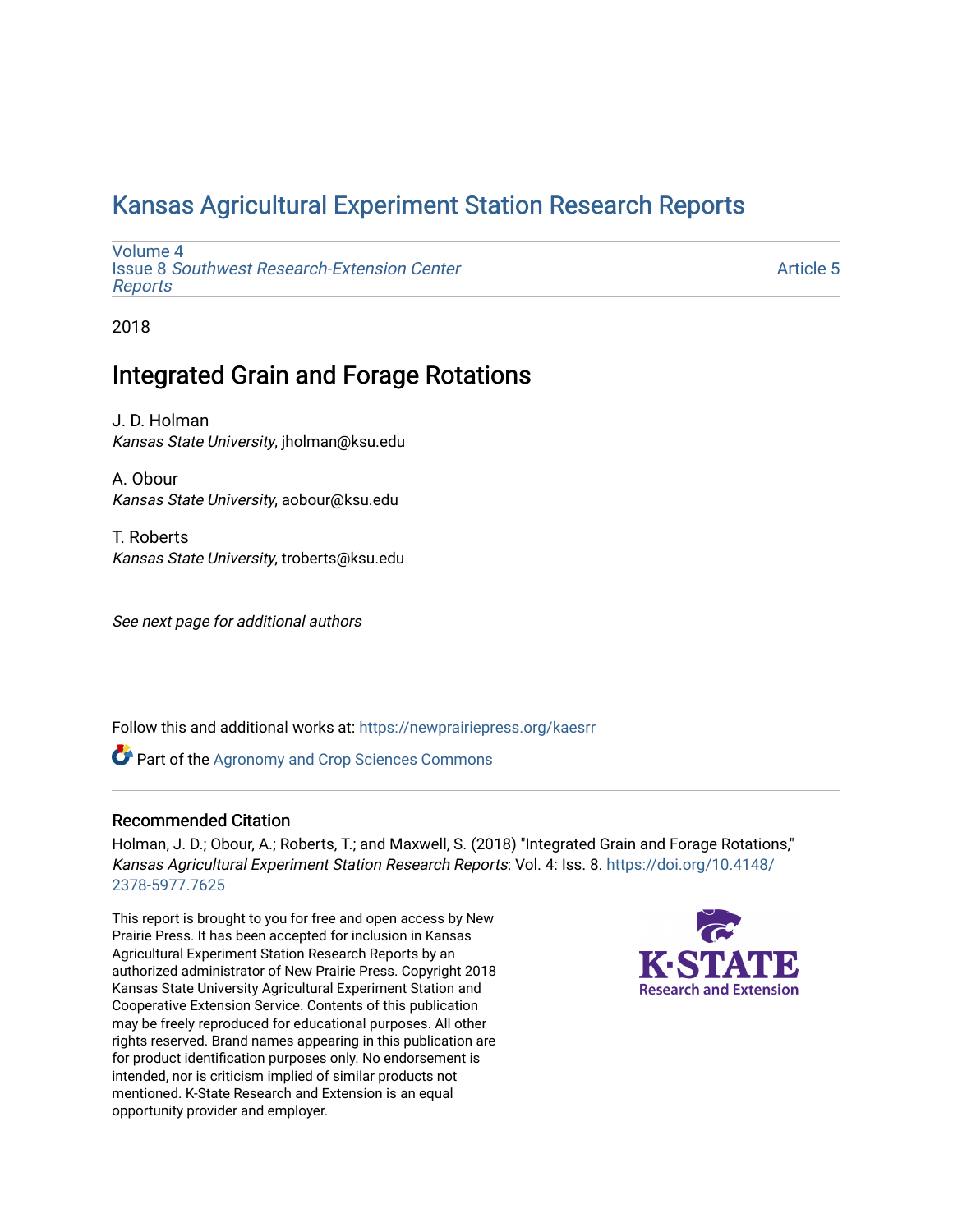### Integrated Grain and Forage Rotations

#### Abstract

Interest in growing forages and reducing fallow has necessitated research on soil, water, and crop yields in intensified grain/forage rotations. Fallow stores moisture, which helps stabilize crop yields and reduces the risk of crop failure; however, only 25 to 30% of the precipitation received during the fallow period of a no-till wheat-sorghum-fallow rotation is stored. . The remaining 75 to 70% precipitation is lost, primarily due to evaporation. Moisture storage in fallow is more efficient earlier in the fallow period, when the soil is dry, and during the winter months when the evaporation rate is lower. It may be possible to increase cropping intensity without reducing crop yields by using forage crops in the rotation. This study evaluated integrated grain/forage rotations compared to traditional grain-only crop rotations.

#### Keywords

grain, forage, crop rotations, soil water

#### Creative Commons License



This work is licensed under a [Creative Commons Attribution 4.0 License](https://creativecommons.org/licenses/by/4.0/).

#### Authors

J. D. Holman, A. Obour, T. Roberts, and S. Maxwell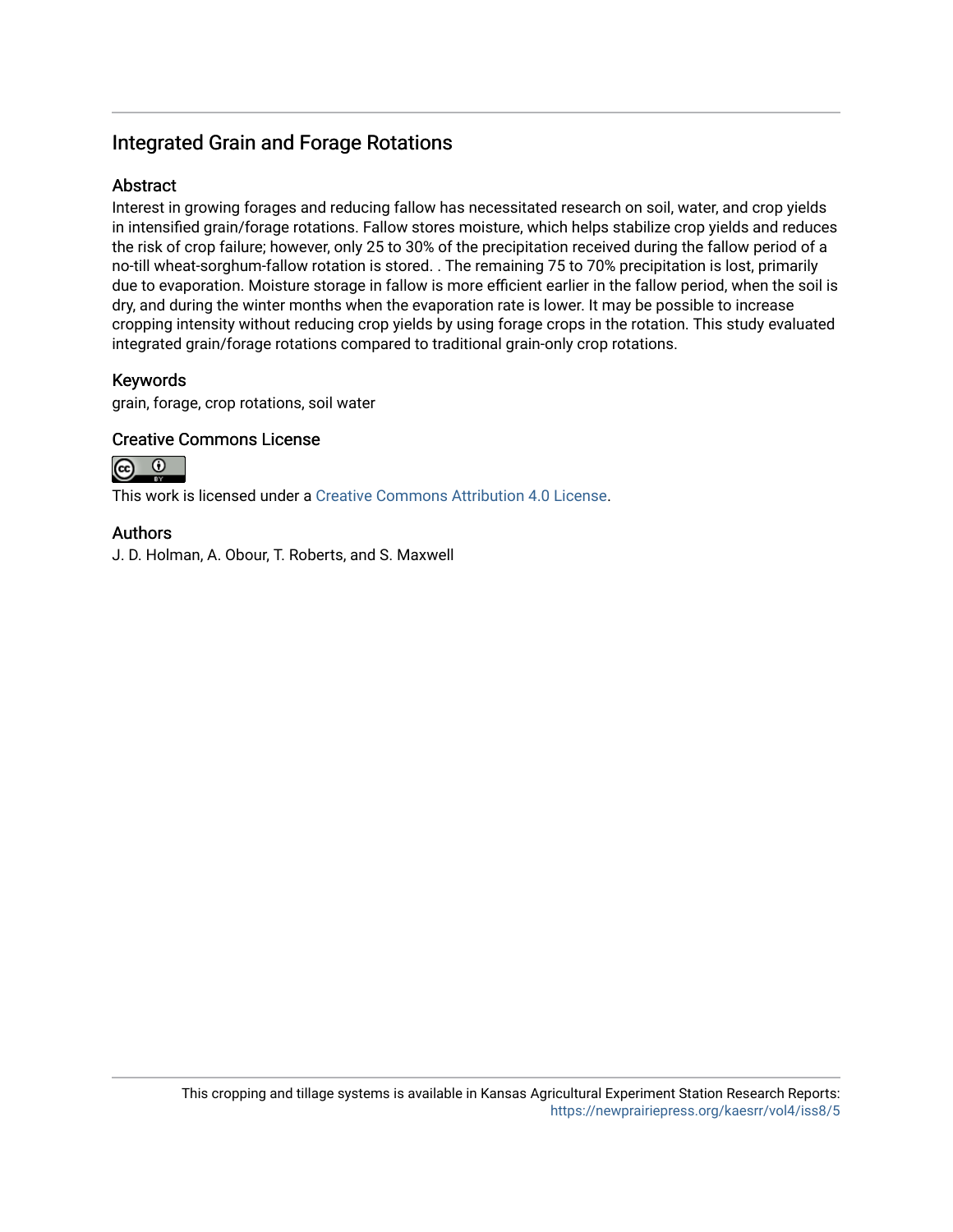

## Integrated Grain and Forage Rotations

*J. Holman, A. Obour, T. Roberts, and S. Maxwell*

### Summary

Producers are interested in growing forages in rotation with grain crops. Many producers are interested in diversifying their operations to include livestock or grow feed for the livestock industry. By integrating forages into the cropping system, producers can take advantage of more markets and reduce market risk. Forages require less water to make a crop than grain crops, so the potential may exist to reduce fallow by including forages in the crop rotation. Reducing fallow through intensified grain/forage rotations may increase profitability and sustainability compared to existing crop rotations.

This study was started in 2013, with crops grown in-phase beginning in 2014. Grain crops were more sensitive to moisture stress than forage crops. Growing a double-crop forage sorghum after wheat reduced grain sorghum yield the second year, but never reduced second-year forage sorghum yield in the years of this study. If double-crop forage sorghum is profitable, it appears the cropping system can be intensified by growing second-year forage sorghum. Since other research has found cropping intensity should be reduced in dry years, caution should be used when planting double-crop forage sorghum by evaluating the soil moisture conditions and precipitation outlook. The "flex-fallow" concept could be used to make a decision on whether to plant double-crop forage sorghum to increase the chance of improving cropping system profitability. Importantly, this research showed forages are more tolerant to moisture stress than grain crops and the potential exists to increase cropping intensity by integrating forages into the rotation.

### Introduction

Interest in growing forages and reducing fallow has necessitated research on soil, water, and crop yields in intensified grain/forage rotations. Fallow stores moisture, which helps stabilize crop yields and reduces the risk of crop failure; however, only 25 to 30% of the precipitation received during the fallow period of a no-till wheat-sorghum-fallow rotation is stored. The remaining 75–70% precipitation is lost, primarily due to evaporation. Moisture storage in fallow is more efficient earlier in the fallow period, when the soil is dry, and during the winter months when the evaporation rate is lower. It may be possible to increase cropping intensity without reducing crop yields by using forage crops in the rotation. This study evaluated integrated grain/forage rotations compared to traditional grain-only crop rotations.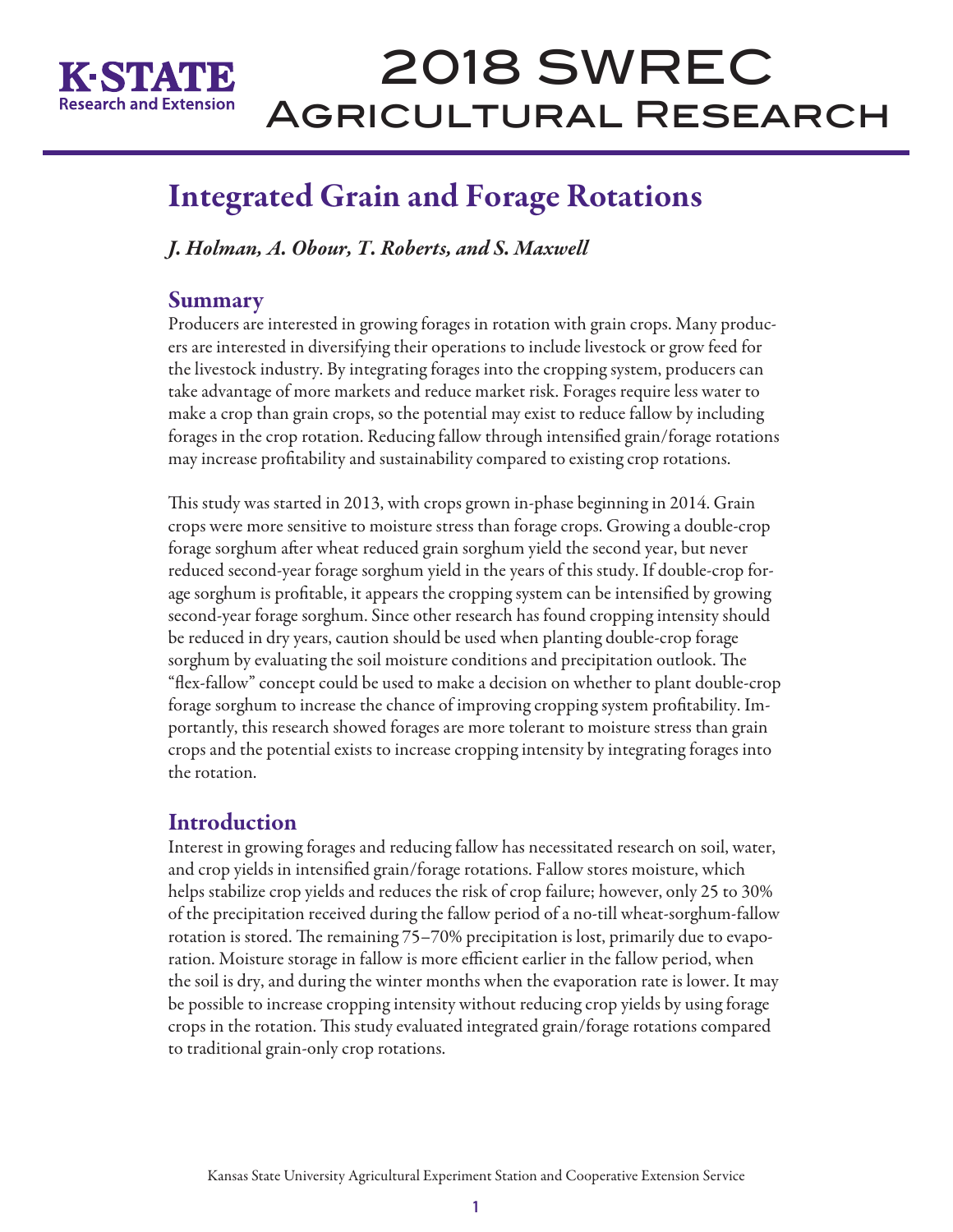### Experimental Procedures

A study beginning in 2013 evaluated various integrated grain and forage rotations compared to a no-till wheat-grain sorghum-fallow rotation. All phases of the rotation were present every year and in-phase by 2014. A total of 11 crop rotations were evaluated. Beginning in 2013, the wheat/forage sorghum-grain sorghum-oat rotation was replaced with a wheat/forage sorghum-grain sorghum-fallow rotation since the no-fallow rotation tended to be too intensively cropped during dry years. The study design was a split-plot randomized complete block design with four replications; crop phase (wheatsorghum-fallow) was the main plot and alternative crop choices were the split-plot. Each split-plot was 30-ft wide and 120-ft long.

"Flex-fallow" is a spring planting decision based on current soil moisture condition and seasonal outlook. Spring oats were planted when 14 inches or more of plant available water (PAW) was determined available by using a Paul Brown moisture probe, and seasonal precipitation forecasted outlook was neutral or favorable; otherwise the treatment was left fallow. The flex-fallow treatment was intended to take advantage of growing a crop during the fallow period in wet years and fallowing in dry years. A flex-fallow crop was planted in 2013 and 2016, but not in 2014, 2015, 2017, or 2018.

Each year, winter triticale was planted approximately October 1. Spring crops were planted as early as soil conditions allowed, ranging from the end of February through the middle of March. Spring forage crops were harvested approximately June 1. Forage sorghum was either planted around June 1st for full-season or following wheat harvest around July 1st for double-crop. Forage biomass yields were determined from a 3- $\times$ 120-ft area cut 3 in. high using a small plot Carter forage harvester. Winter wheat and grain sorghum were harvested with a small plot Wintersteiger combine from a 6.5- $\times$ 120-ft area at grain maturity.

Volumetric soil moisture content was measured at planting and harvest of winter wheat, grain sorghum, forage sorghum, spring oat, or fallow using a Giddings soil probe by 1-ft increments to a 6-ft soil depth. In addition, volumetric soil content was measured in the 0–3 in. soil depth at wheat planting to quantify moisture in the seed planting depth. Grain yield was corrected for moisture content, and test weight was measured using a grain analysis computer (GAC 2100, Dickey-John). Seed weight was determined from a 1,000-seed count using a seed counter computer (801, Seedburo). Grain samples were analyzed for nitrogen content.

### Results and Discussion

### *Winter Wheat*

Winter wheat yield, plant available moisture at planting, water use efficiency, and precipitation storage efficiency prior to planting were not affected by whether forage sorghum or grain sorghum were grown in place of one another in the rotation (Table 2). Wheat yields were reduced when oat was grown in place of fallow. Previous research found growing oats in place of fallow reduced wheat yields when wheat yield potential was less than 50 bu/a. A flex-crop was grown in 2013 and 2016, but not 2014, 2015, 2017, or 2018. Dry conditions developed soon after planting a flex-crop in 2013, and growing a flex-crop in place of fallow reduced wheat yield 67% in 2014 and did not af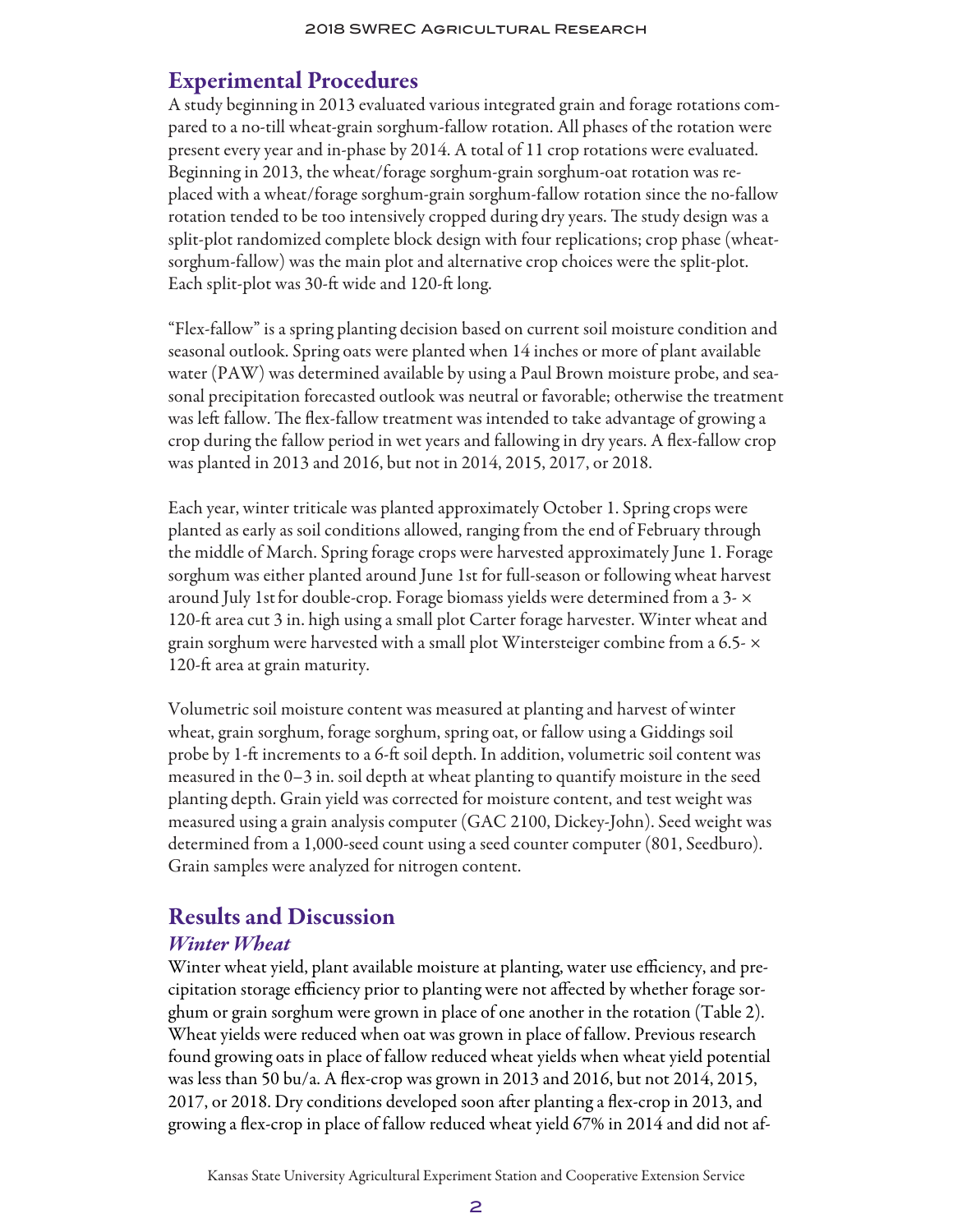fect 2017 yield. Dry fall conditions and rabbit feeding killed the wheat crop in 2016 and there was no yield that year. Soil moisture was dry in the fall of 2017 and some of the wheat did not emerge until spring. Conditions were again very dry during the winter and spring of 2018.

#### *Grain Sorghum*

Grain sorghum yield was highly correlated with plant available moisture at planting, which explained 47% of the variability in grain yield (Figure 1). Approximately 8 bushels were grown for every acre-inch of plant available water at planting. Plant available moisture was highest when forage sorghum was not double-cropped between wheat and grain sorghum (Table 3) and tended to be higher when nothing was grown in the fallow phase ahead of winter wheat. Higher wheat yields and residue levels improved the WUE of grain sorghum. Growing double-crop forage sorghum ahead of grain sorghum reduced grain sorghum yield 61% in 2014, 38% in 2015, 20% in 2016, and 56% in 2017. Growing a forage sorghum crop after wheat reduced the amount of plant available water at planting and water use efficiency of the subsequent grain sorghum crop each year, but did not affect precipitation storage efficiency in the fallow period ahead of grain sorghum. Growing a forage sorghum crop reduced the test weight and seed weight of grain sorghum in 2015 and seed weight in 2017.

### *Forage Sorghum*

Forage sorghum yield was also correlated with plant available moisture at planting, but not as much as grain sorghum. Plant available moisture at planting explained approximately 33% of the variability in forage yield (Figure 2). Approximately 480 lb of forage was grown for every inch of plant available water (PAW) at planting.

Forage sorghum yields were not different across treatments in 2014, except double-crop FS in winter wheat/forage sorghum-forage sorghum-spring oat (ww/FS-fs-o) yielded 2,200 lb/a less than full-season forage sorghum in the same rotation of winter wheat/ forage sorghum-forage sorghum-spring oat (ww/fs-FS-o) (Table 4). This lower yield was most likely due to less plant available water at planting, 1.3 versus 2.1 inches. In 2014, plant available water averaged 1.0 inch ahead of double-crop forage sorghum and 4.1 inches ahead of full season forage sorghum. In 2014 most of the annual precipitation occurred later in the year (June–September), which likely helped improve the yield of double-crop forage sorghum relative to full-season forage sorghum. In 2014, doublecrop forage sorghum yielded, on average, 17% less than full-season forage sorghum (3,300 versus 3,900 lb/a). In 2015, most of the precipitation occurred earlier in the year (May–August) than 2014, which helped increase wheat yields but also resulted in comparatively less moisture at planting time of double-crop forage sorghum, 1.6 versus 7.2 inches. As a result, in 2015 double-crop forage sorghum yields were reduced 70% compared to full-season forage sorghum (2,400 versus 8,000 lb/a). In 2016, moisture conditions were favorable during the growing season (June–August), resulting in good forage yields across all treatments. There were 0.8 inches more PAW at planting of the full-season compared to double-crop forage sorghum. Double crop yields were reduced on average 43% compared to full-season forage sorghum (3,900 vs. 6,900 lb/a). In 2017, most of the precipitation occurred during the spring of the year, which increased moisture storage during the fallow period but little moisture during the growing season,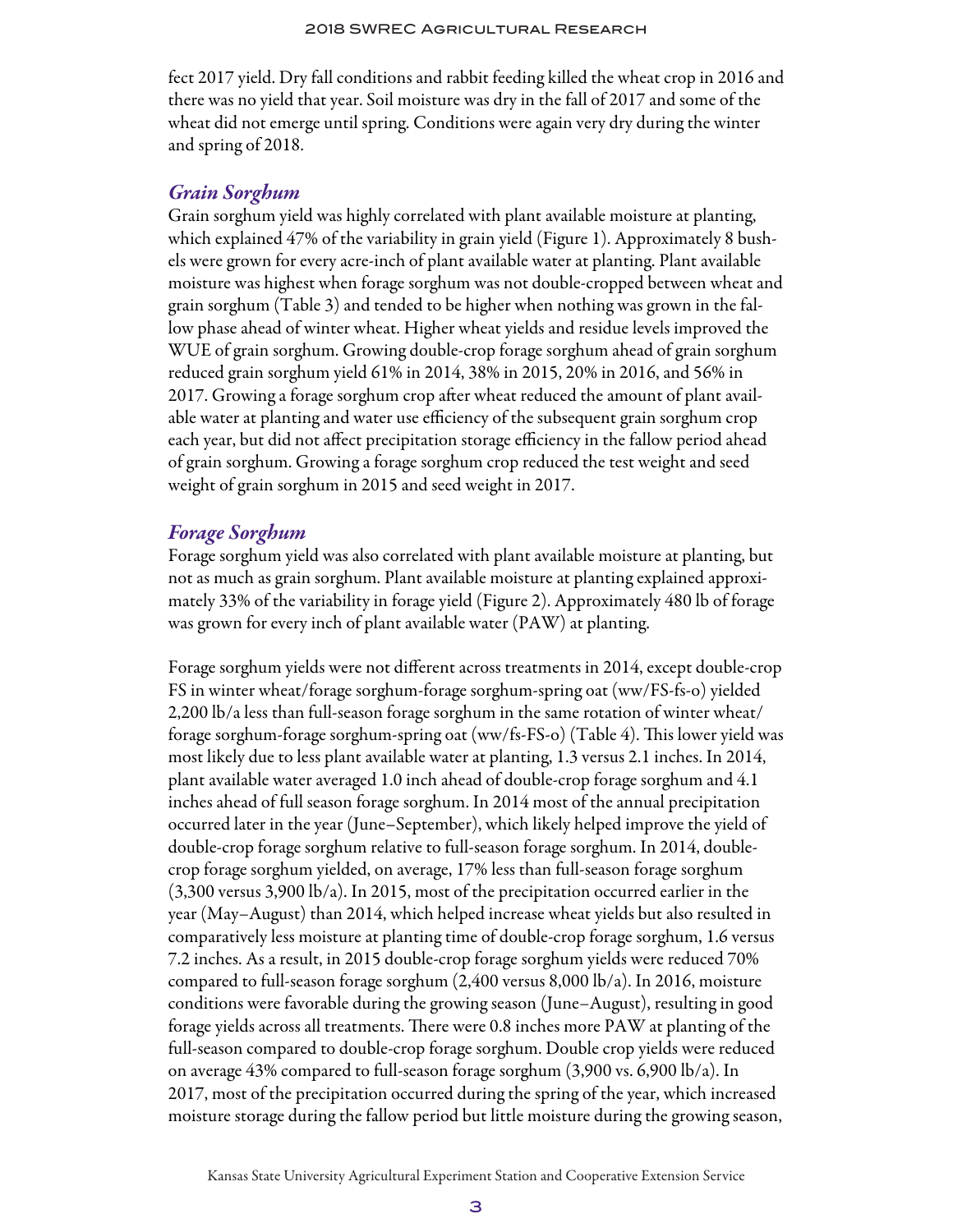resulting in low yields in the double-crop forage sorghum crop. Full season forage sorghum averaged 6,700 lb/a and double-crop averaged 1,000 lb/a.

Surprisingly, second-year forage sorghum yields following double-crop forage sorghum were similar to full-season forage sorghum following wheat with fallow between wheat harvest and sorghum planting (Table 4). Yet forage sorghum planted after double-crop forage sorghum had an average of 3 inches less soil moisture compared to forage sorghum planted after wheat with a fallow period between crops. In dry years this difference in plant available soil water may result in yield differences, but it did not affect yield in this study. The yield plateau of a forage crop is lower than a grain crop, which might explain why there was no yield penalty for second-year forage sorghum grown after either fallow or double-crop forage sorghum. These results suggest that as long as the benefits of growing a double-crop forage sorghum crop exceeded costs, an extra forage sorghum crop could be grown in the rotation. A partial enterprise analysis of this phase of the rotation only, indicated double-crop forage sorghum yield needs to be at least 30% of full-season forage sorghum, or at least 2,000 lb/a, for a double-crop forage sorghum crop that is grazed to be profitable. The additional variable expenses of growing double-crop forage sorghum would be around \$25.00/a.

### *Spring Oat*

Spring oat yield was not affected by rotation treatment and yielded 564 lb/a in 2014, 1,927 lb/a in 2015, 1,877 lb/a in 2016, and 1456 lb/a in 2017.

### *Conclusions*

Wheat and spring oat yields were not affected whether grain or forage sorghum were grown in place of each other in the crop rotation. Oats were grown in place of fallow in those years that indicated favorable moisture conditions. Wheat yields were reduced when oats were grown in place of fallow. Our previous fallow replacement research found wheat yield potential needed to be greater than 50 bushels for wheat yields to not be reduced by growing a crop in place of fallow. Wheat yield potential was very low in all years at 6 bu/a in 2014, 15 bu/a in 2015, failed to make grain in 2016, and 8 bu/a in 2017.

Grain sorghum yield was more sensitive to moisture stress than forage sorghum. Growing a double-crop forage sorghum after wheat reduced grain yield 20 to 60% the second year but never reduced forage sorghum yield in the years of this study. However, in low precipitation years, full-season forage sorghum yields might be more negatively impacted than they were in this study. Double-crop forage sorghum yields were more sensitive than full-season forage sorghum. Double-crop forage sorghum yields averaged 47% less than full-season, and in the driest growing season (2017) yields were reduced 85%. As long as double-crop forage sorghum is profitable, which we identified to be around 2,000 lb/a yield when grazed, it appears the cropping system can be intensified without negatively affecting second-year forage sorghum yield. Caution should be used when planting double-crop forage sorghum, by evaluating soil moisture condition and precipitation outlook, since other research has found cropping intensity should be reduced in dry years. The "flex-fallow" concept could be used to make a decision on whether or not to plant double-crop forage sorghum to increase the chance of success. Importantly, this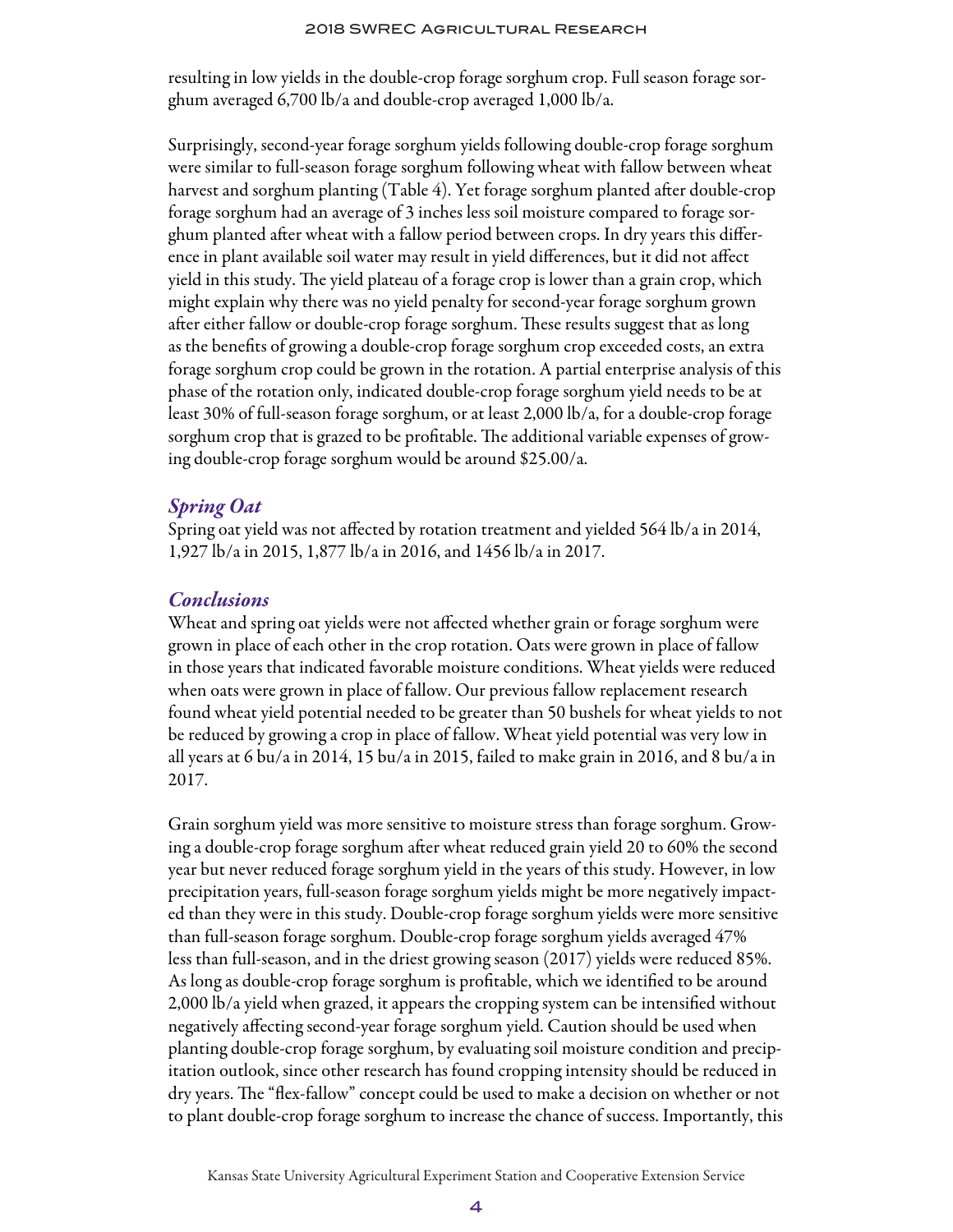research showed forages are more tolerant to moisture stress than grain crops, and the potential exists to increase cropping intensity by integrating forages into the rotation.

| No.            | Crop rotation                                   | Abbreviation               |
|----------------|-------------------------------------------------|----------------------------|
| 1              | Wheat-grain sorghum-flex-fallow                 | ww-gs-fx                   |
| 2              | Wheat-grain sorghum-fallow                      | ww-gs-fl                   |
| 3              | Wheat/forage sorghum-forage sorghum-oat         | $ww/fs-fs-o$               |
| 4              | Wheat-forage sorghum-oat                        | $ww$ -fs-o                 |
| 5 <sup>†</sup> | Wheat/forage sorghum-grain sorghum-oat          | $ww/fs-gs-o$               |
| 6              | Wheat-grain sorghum-oat                         | ww-gs-o                    |
| 7              | Wheat-forage sorghum-oat (tilled)               | $ww\text{-}fs\text{-}o(T)$ |
| 8              | Wheat-forage sorghum-fallow                     | ww-fs-fl                   |
| 9              | Wheat-forage sorghum-flex-fallow                | ww-fs-fx                   |
| 10             | Wheat/forage sorghum-forage sorghum-flex-fallow | $ww/fs-fs-fx$              |
| 11             | Wheat/forage sorghum-grain sorghum-flex-fallow  | ww/fs-gs-fx                |
| 12             | Wheat/forage sorghum-grain sorghum-fallow       | ww/fs-gs-fl                |

Table 1. Grain and forage crop rotation treatments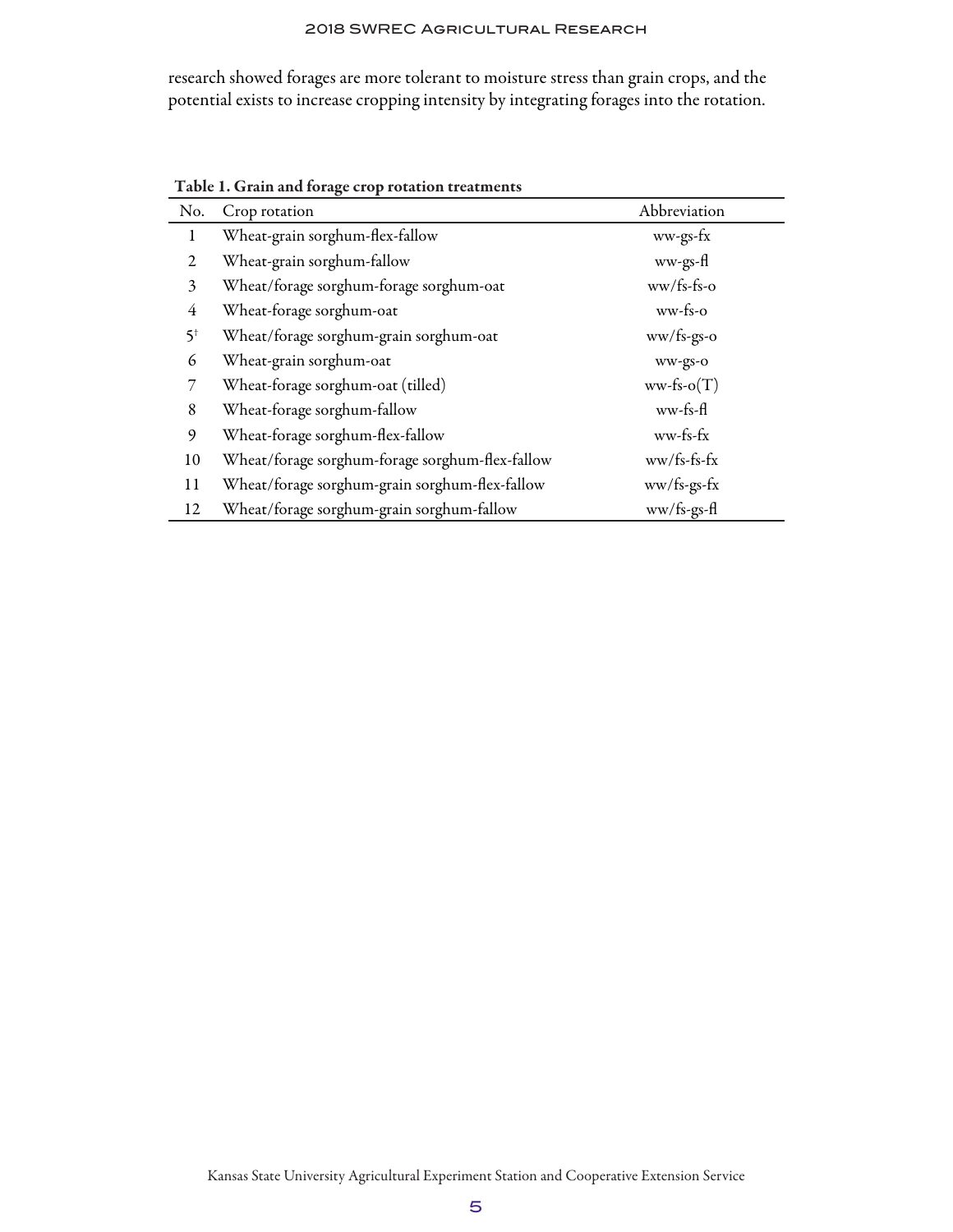|                        |                                                            | Yield   |                    |        | PAW         | <b>WUE</b> |              | <b>PSE</b> |             |
|------------------------|------------------------------------------------------------|---------|--------------------|--------|-------------|------------|--------------|------------|-------------|
| Rotation <sup>+</sup>  | Crop                                                       | bu/a    | $\mathbf{P}^*$     | in.    | $\rm P$     | bu/a/in.9  | $\, {\bf p}$ | $\%$       | ${\bf p}$   |
|                        |                                                            |         |                    |        |             | 2014       |              |            |             |
| WW-gs-fx <sup>##</sup> | <b>WW</b>                                                  | 2.0     | $bc^{++}$          | 2.4    | ab          | 0.13       | bc           | 0.27       | ab          |
| WW-gs-fl               | <b>WW</b>                                                  | 6.0     | a                  | 3.8    | ab          | 0.38       | a            | 0.19       | $\mathbf b$ |
| WW/fs-fs-o             | <b>WW</b>                                                  | 1.0     | $\mathsf{C}$       | 3.0    | ab          | 0.05       | $\mathsf C$  | 0.30       | ab          |
| WW-fs-sg               | <b>WW</b>                                                  | 0.1     | $\mathsf C$        | 2.9    | ab          | 0.01       | $\mathsf{C}$ | 0.27       | ab          |
| WW/fs-gs-o             | <b>WW</b>                                                  | $0.4\,$ | $\mathsf{C}$       | 1.4    | $\mathbf b$ | 0.03       | $\mathsf C$  | 0.21       | $\mathbf b$ |
| WW-gs-o                | <b>WW</b>                                                  | 0.2     | $\mathsf{C}$       | 2.5    | ab          | 0.01       | $\mathsf C$  | 0.24       | $\mathbf b$ |
| $WW-fs-o(T)$           | <b>WW</b>                                                  | 2.3     | bc                 | 4.1    | ab          | 0.13       | bc           | 0.43       | a           |
| WW-fs-fl               | <b>WW</b>                                                  | 5.1     | ab                 | 3.7    | ab          | 0.27       | ab           | 0.22       | b           |
| WW-fs-fx               | <b>WW</b>                                                  | $\ast$  | $\ast$             | $\ast$ | $\ast$      | $\ast$     | $\ast$       | $\ast$     |             |
| WW/fs-fs-fx            | <b>WW</b>                                                  | $\ast$  | $\ast$             | $\ast$ | $\ast$      | $\ast$     | $\ast$       | $\ast$     | $\ast$      |
| WW/fs-gs-fx            | <b>WW</b>                                                  | $\ast$  | $\ast$             | $\ast$ | $\ast$      | $\ast$     | $\ast$       | $\ast$     | $\ast$      |
| WW/fs-fs-fl            | <b>WW</b>                                                  | $\ast$  | $\ast$             | $\ast$ | $\ast$      | $\ast$     | $\ast$       | $\ast$     | $\ast$      |
| WW/fs-gs-fl            | <b>WW</b>                                                  | $\ast$  | $\ast$             | $\ast$ | $\ast$      | $\ast$     | $\ast$       | $\ast$     | $\ast$      |
| <b>LSD</b>             |                                                            | 3.1     |                    | 2.6    |             | 0.20       |              | 0.18       |             |
|                        |                                                            |         |                    |        |             |            |              |            |             |
|                        |                                                            |         |                    |        |             | 2015       |              |            |             |
| WW-gs-fx <sup>##</sup> | $\ensuremath{\text{W}}\xspace\ensuremath{\text{W}}\xspace$ | 16.1    | $\rm{a}$           | 4.7    | ab          | 1.11       | a            | $\star\#$  | $\ast$      |
| WW-gs-fl               | <b>WW</b>                                                  | 14.6    | ab                 | 5.4    | $\rm{a}$    | 0.98       | ab           | 0.20       | $\rm{a}$    |
| WW/fs-fs-o             | <b>WW</b>                                                  | 6.4     | de                 | 1.9    | d           | 0.45       | $\mathsf{C}$ | 0.12       | a           |
| WW-fs-sg               | WW                                                         | 6.8     | cde                | 2.8    | bcd         | 0.58       | bc           | 0.17       | $\rm{a}$    |
| WW/fs-gs-o             | <b>WW</b>                                                  | 8.1     | cde                | 1.6    | $\rm d$     | 0.64       | bc           | 0.16       | $\rm{a}$    |
| WW-gs-o                | <b>WW</b>                                                  | 8.0     | cde                | 2.3    | cd          | 0.59       | bc           | 0.10       | a           |
| $WW-fs-o(T)$           | <b>WW</b>                                                  | 7.7     | cde                | 2.4    | cd          | 0.57       | bc           | 0.12       | $\rm{a}$    |
| WW-fs-fl               | <b>WW</b>                                                  | 10.3    | bcd                | 4.6    | ab          | 0.67       | bc           | $\ast$     | $\ast$      |
| WW-fs-fx               | <b>WW</b>                                                  | 11.8    | abc                | 4.1    | abc         | 0.93       | ab           | 0.88       | a           |
| WW/fs-fs-fx            | WW                                                         | $4.8\,$ | $\mathbf{e}% _{B}$ | 2.7    | bcd         | 0.34       | $\mathsf{C}$ | 0.12       | a           |
| WW/fs-gs-fx            | $\ensuremath{\text{W}}\xspace\ensuremath{\text{W}}\xspace$ | 8.1     | cde                | 1.6    | $\rm d$     | 0.64       | bc           | $0.16\,$   | a           |
| WW/fs-fs-fl            | <b>WW</b>                                                  | $\ast$  | $\ast$             | $\ast$ | $\ast$      | $\ast$     |              | $\ast$     |             |
| WW/fs-gs-fl            | $\ensuremath{\text{W}}\xspace\ensuremath{\text{W}}\xspace$ | $\ast$  | $\ast$             | $\ast$ | $\ast$      | $\ast$     | $\ast$       | $\ast$     | $\ast$      |
| <b>LSD</b>             |                                                            | 5.4     |                    | 2.1    |             | 0.44       |              | 0.15       |             |

Table 2. Winter wheat yield, plant available water at planting (PAW), water use efficiency (WUE), and precipitation storage efficiency (PSE) near Garden City from 2014 to 2017 and averaged across years

*continued*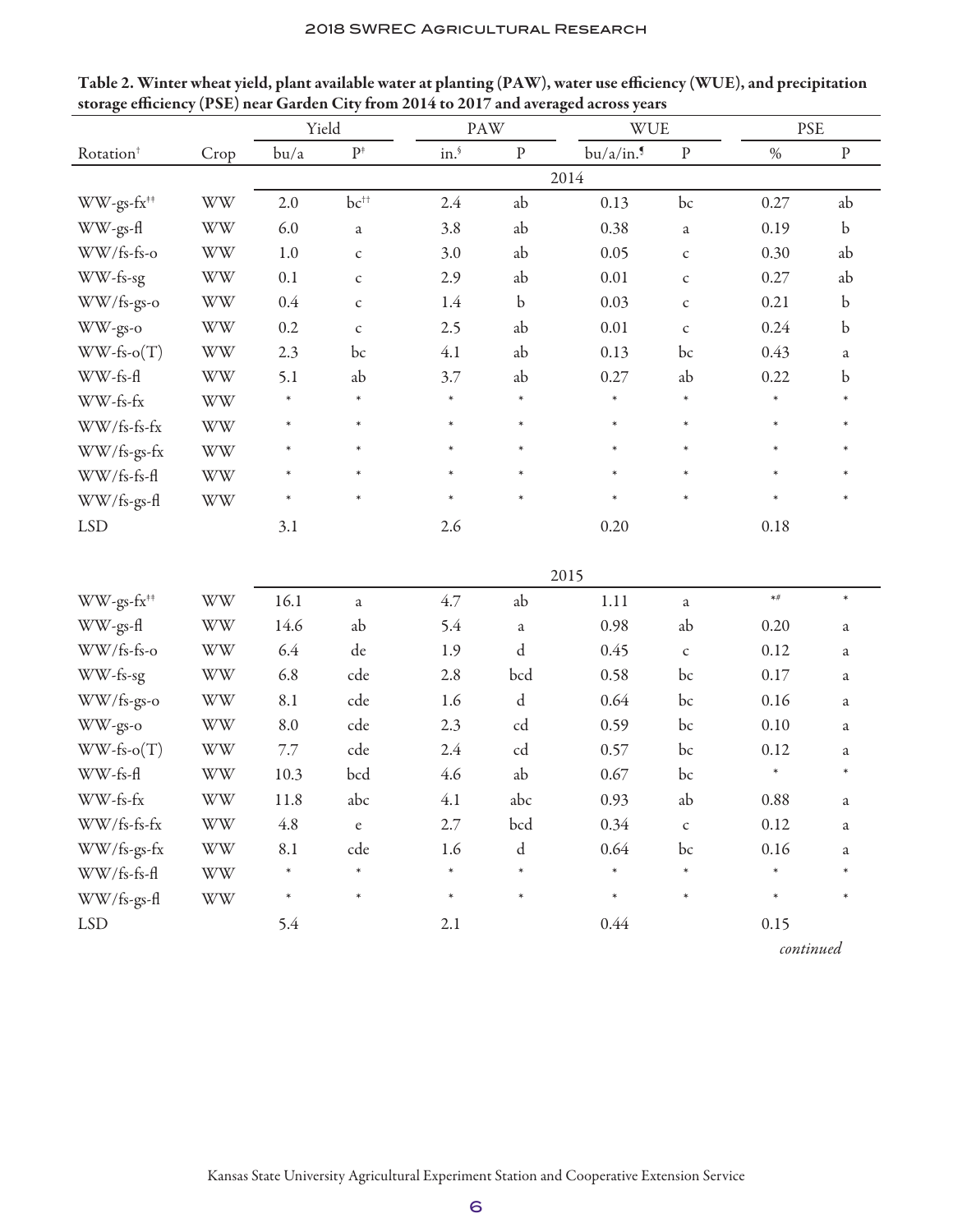|                        |                                                            | Yield  |                |                 | <b>PAW</b>   | WUE                  |              | <b>PSE</b> |              |
|------------------------|------------------------------------------------------------|--------|----------------|-----------------|--------------|----------------------|--------------|------------|--------------|
| Rotation <sup>+</sup>  | Crop                                                       | bu/a   | $\mathbf{P}^*$ | $\text{in.}^\S$ | ${\bf P}$    | bu/a/in.9            | $\rm P$      | $\%$       | $\, {\bf p}$ |
|                        |                                                            |        |                |                 |              | 2017                 |              |            |              |
| WW-gs-fx <sup>##</sup> | <b>WW</b>                                                  | 9.4    | ab             | 2.5             | bc           | 0.89                 | ab           | 0.02       | ab           |
| WW-gs-fl               | <b>WW</b>                                                  | 7.8    | bc             | 6.7             | $\mathbf{a}$ | 0.55                 | abcd         | 0.05       | ab           |
| WW/fs-fs-o             | <b>WW</b>                                                  | $\ast$ | $\ast$         | $\ast$          | $\ast$       | $\ast$               | $\ast$       | $\ast$     | $\ast$       |
| WW-fs-sg               | <b>WW</b>                                                  | 4.5    | cd             | 4.1             | abc          | 0.50                 | bcd          | 0.13       | $\rm{a}$     |
| WW/fs-gs-o             | <b>WW</b>                                                  | $\ast$ | $\ast$         | $\ast$          | $\ast$       | $\ast$               | $\ast$       | $\ast$     | $\ast$       |
| WW-gs-o                | $\ensuremath{\text{W}}\xspace\ensuremath{\text{W}}\xspace$ | 9.3    | ab             | 4.7             | ab           | 0.82                 | abc          | 0.09       | $\mathbf b$  |
| $WW-fs-o(T)$           | <b>WW</b>                                                  | $\ast$ | $\ast$         | $\ast$          | $\ast$       | $\ast$               | $\ast$       | $\ast$     | $\ast$       |
| WW-fs-fl               | <b>WW</b>                                                  | 2.4    | ${\rm d}$      | 4.8             | ab           | 0.21                 | $\mathbf d$  | 0.04       | ab           |
| WW-fs-fx               | $\ensuremath{\text{W}}\xspace\ensuremath{\text{W}}\xspace$ | 7.8    | bc             | 1.3             | $\mathsf{C}$ | 0.84                 | abc          | $-0.08$    | $\mathbf b$  |
| WW/fs-fs-fx            | $\ensuremath{\text{W}}\xspace\ensuremath{\text{W}}\xspace$ | 5.4    | bcd            | 3.7             | bc           | 0.55                 | abcd         | 0.13       | $\rm{a}$     |
| WW/fs-gs-fx            | $\ensuremath{\text{W}}\xspace\ensuremath{\text{W}}\xspace$ | 12.3   | $\mathfrak{a}$ | 2.6             | bc           | 1.01                 | $\mathbf{a}$ | 0.10       | ab           |
| WW/fs-fs-fl            | <b>WW</b>                                                  | 3.5    | ${\rm d}$      | 5.1             | ab           | 0.39                 | cd           | $0.07\,$   | ab           |
| WW/fs-gs-fl            | <b>WW</b>                                                  | 6.4    | bcd            | 5.0             | ab           | $0.47\,$             | bcd          | 0.09       | ab           |
| <b>LSD</b>             |                                                            | 4.2    |                | 2.9             |              | 0.46                 |              | 0.21       |              |
|                        |                                                            |        |                |                 |              |                      |              |            |              |
|                        |                                                            |        |                |                 |              | Average across years |              |            |              |
| WW-gs-fx <sup>**</sup> | $\ensuremath{\text{W}}\xspace\ensuremath{\text{W}}\xspace$ | 9.2    |                | 3.2             |              | 0.71                 |              | 0.15       |              |
| WW-gs-fl               | <b>WW</b>                                                  | 9.5    |                | 5.3             |              | 0.64                 |              | 0.15       |              |
| WW/fs-fs-o             | <b>WW</b>                                                  | 3.7    |                | 2.5             |              | 0.25                 |              | 0.21       |              |
| WW-fs-sg               | <b>WW</b>                                                  | 3.8    |                | 3.3             |              | 0.36                 |              | 0.19       |              |
| WW/fs-gs-o             | <b>WW</b>                                                  | 4.2    |                | 1.5             |              | 0.33                 |              | 0.18       |              |
| WW-gs-o                | <b>WW</b>                                                  | 5.8    |                | 3.1             |              | 0.48                 |              | 0.15       |              |
| $WW-fs-o(T)$           | <b>WW</b>                                                  | 5.0    |                | 3.2             |              | 0.35                 |              | 0.28       |              |
| WW-fs-fl               | <b>WW</b>                                                  | 7.7    |                | 3.2             |              | 0.59                 |              | $0.07\,$   |              |
| WW-fs-fx               | <b>WW</b>                                                  | 8.6    |                | 3.9             |              | 0.74                 |              | 0.51       |              |
| WW/fs-fs-fx            | <b>WW</b>                                                  | 5.1    |                | 3.2             |              | 0.44                 |              | 0.12       |              |
| WW/fs-gs-fx            | <b>WW</b>                                                  | 10.2   |                | 2.1             |              | 0.82                 |              | 0.13       |              |
| WW/fs-fs-fl            | <b>WW</b>                                                  | 3.5    |                | 5.1             |              | 0.39                 |              | $0.07\,$   |              |
| WW/fs-gs-fl            | <b>WW</b>                                                  | 6.4    |                | 5.0             |              | 0.47                 |              | 0.09       |              |

Table 2. Winter wheat yield, plant available water at planting (PAW), water use efficiency (WUE), and precipitation storage efficiency (PSE) near Garden City from 2014 to 2017 and averaged across years

 $^\dagger$  WW is winter wheat, FS is forage sorghum, GS is grain sorghum, FL is fallow, FX is flex-fallow, FX(T) is flex-fallow with summer tillage, and O is spring oat.

 $^\dagger\,P \leq 0.05$ 

 $\,$  Inches of plant available water in a 6 ft soil profile

¶ Bushels per acre produced for every 1 inch plant available water

# Data not available.

 $^{ \uparrow\uparrow}$  Means in columns followed by different letters are statistically different at  $P \leq 0.05.$ 

<sup>##</sup> Flex-fallow was planted in 2013 and 2016.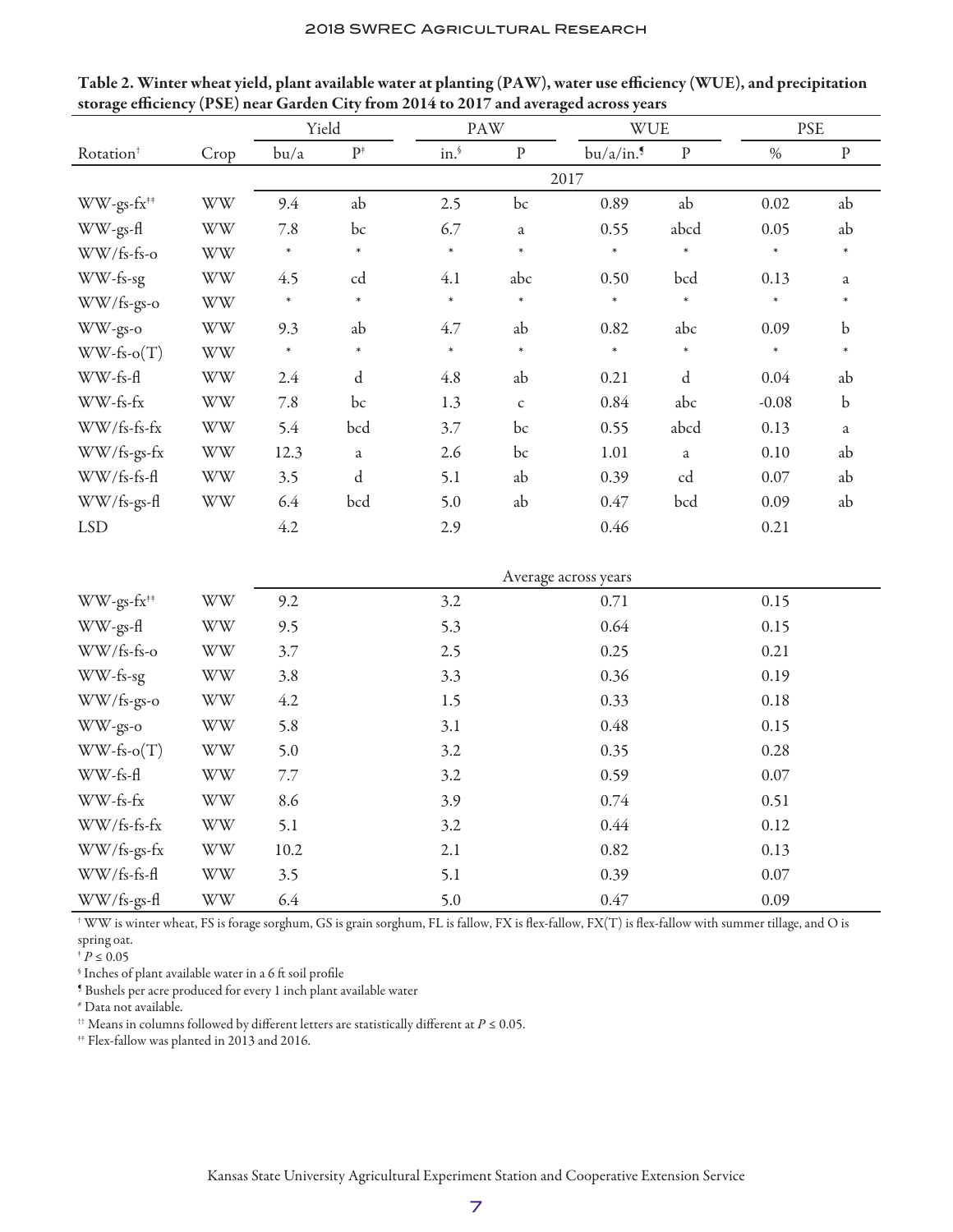| Table 3. Grain sorghum yield, plant available water at planting (PAW), water use efficiency (WUE), and precipitation |
|----------------------------------------------------------------------------------------------------------------------|
| storage efficiency (PSE) near Garden City from 2014 to 2017 and averaged across years                                |

| $\cdots$              | $\sim$ $\sim$ $/$ | Yield  |                   | Test weight |                | Seed weight<br>PAW |                  | <b>WUE</b> |                  | <b>PSE</b> |                  |           |                  |
|-----------------------|-------------------|--------|-------------------|-------------|----------------|--------------------|------------------|------------|------------------|------------|------------------|-----------|------------------|
|                       |                   |        |                   |             |                | g/1,000            |                  |            |                  |            |                  |           |                  |
| Rotation <sup>†</sup> | Crop              | bu/a   | $\mathbf{P}^*$    | lb/bu       | $\rm P$        | seed               | ${\bf P}$        | in.        | ${\bf P}$        | bu/a/in.   | $\mathbf{P}$     | $\%$      | $\, {\bf p}$     |
|                       |                   |        |                   |             |                |                    |                  | 2014       |                  |            |                  |           |                  |
| ww-GS-fx <sup>9</sup> | GS                | 47.5   | $a^{\mathcal{S}}$ | 58.0        | $\rm{a}$       | 21.3               | $\mathbf{a}$     | 4.5        | a                | 3.0        | $\rm{a}$         | 0.22      | a                |
| ww-GS-fl              | GS                | 49.5   | a                 | 59.1        | $\rm{a}$       | 22.6               | a                | 4.4        | a                | 3.0        | $\rm{a}$         | 0.18      | a                |
| $ww/fs-GS-o^*$        | GS                | 17.8   | $\mathbf b$       | 57.7        | a              | 21.1               | a                | 4.2        | a                | 1.1        | b                | 0.31      | a                |
| ww-GS-o               | GS                | 39.4   | ab                | 57.7        | a              | 22.7               | a                | 6.4        | a                | 2.2        | ab               | 0.36      | a                |
| ww/fs-GS-fx           | GS                | 17.8   | $\mathbf b$       | 57.7        | a              | 21.1               | a                | 4.2        | a                | 1.1        | $\mathbf b$      | 0.31      | a                |
| ww/fs-GS-fl           | GS                | $\ast$ |                   |             | $\ast$         | $\ast$             | $\ast$           | $\ast$     | $\ast$           | $\ast$     | $\ast$           | $\ast$    |                  |
| <b>LSD</b>            |                   | 23.2   |                   | 2.2         |                | 2.0                |                  | 3.4        |                  | 1.3        |                  | 0.28      |                  |
|                       |                   |        |                   |             |                |                    |                  | 2015       |                  |            |                  |           |                  |
| ww-GS-fx <sup>9</sup> | GS                | 96.4   | ab                | 60.8        | ab             | 26.3               | a                | 7.3        | ab               | 5.5        | a                | 0.27      | $\rm{a}$         |
| ww-GS-fl              | GS                | 108.9  | $\mathbf{a}$      | 60.9        | $\rm{a}$       | 27.0               | a                | 9.0        | $\rm{a}$         | 5.9        | $\rm{a}$         | 0.35      | a                |
| $ww/fs-GS-o^*$        | GS                | 59.4   | $\mathsf{C}$      | 59.8        | b              | 21.6               | $\mathbf b$      | 6.0        | $\mathbf b$      | 3.7        | b                | 0.25      | a                |
| ww-GS-o               | GS                | 84.1   | $\mathbf b$       | 60.3        | ab             | 25.8               | a                | 7.9        | ab               | 4.8        | ab               | 0.34      | a                |
| ww/fs-GS-fx           | GS                | 59.4   | $\mathsf{C}$      | 59.8        | $\mathbf b$    | 21.6               | $\mathbf b$      | 6.0        | $\mathbf b$      | 3.7        | b                | 0.25      | $\mathfrak{a}$   |
| ww/fs-GS-fl           | GS                | $\ast$ | $\ast$            | $\ast$      |                | $\ast$             | $\ast$           | $\ast$     | $\ast$           | $\ast$     | $\ast$           | $\ast$    |                  |
| <b>LSD</b>            |                   | 19.2   |                   | 1.0         |                | 3.5                |                  | 2.4        |                  | 1.2        |                  | 0.10      |                  |
|                       |                   |        |                   |             |                |                    |                  | 2016       |                  |            |                  |           |                  |
| ww-GS-fx <sup>9</sup> | GS                | 58.4   | ab                | 58.8        | $\rm{a}$       | 58.8               | $\boldsymbol{A}$ | 7.2        | $\boldsymbol{A}$ | 3.2        | $\boldsymbol{A}$ | 0.22      | $\boldsymbol{A}$ |
| ww-GS-fl              | GS                | 64.6   | a                 | 59.2        | a              | 59.2               | $\boldsymbol{A}$ | $7.4\,$    | $\boldsymbol{A}$ | 3.5        | $\boldsymbol{A}$ | 0.21      | $\mathbf{A}$     |
| $ww/fs-GS-o^*$        | GS                | $\ast$ | $\ast$            | $\ast$      | $\ast$         | $\ast$             | $\ast$           | $\ast$     | $\ast$           | $\ast$     | $\ast$           | $\ast$    | $\ast$           |
| ww-GS-o               | GS                | 55.7   | ab                | 59.6        | $\rm{a}$       | 59.6               | A                | 6.2        | A                | 3.1        | $\boldsymbol{A}$ | 0.18      | A                |
| ww/fs-GS-fx           | GS                | 51.0   | ab                | 59.1        | a              | 59.1               | A                | 3.9        | $\, {\bf B}$     | 3.1        | $\mathbf{A}$     | 0.22      | $\boldsymbol{A}$ |
| ww/fs-GS-fl           | GS                | 43.7   | $\mathbf b$       | 58.6        | a              | 58.6               | $\boldsymbol{A}$ | 3.2        | $\, {\bf B}$     | 2.6        | $\mathbf{A}$     | 0.19      | $\boldsymbol{A}$ |
| <b>LSD</b>            |                   | 17.7   |                   | 2.4         |                | 2.4                |                  | 1.5        |                  | 1.1        |                  | 0.13      |                  |
|                       |                   |        |                   |             |                |                    |                  | 2017       |                  |            |                  |           |                  |
| ww-GS-fx <sup>9</sup> | GS                | 82.3   | ab                | 59.6        | a              | 27.4               | a                | 9.5        | ab               | 4.6        | $\rm{a}$         | $0.7\,$   | a                |
| ww-GS-fl              | GS                | 88.2   | $\mathbf{a}$      | 59.5        | $\mathfrak{a}$ | 25.7               | ab               | 9.3        | ab               | 5.3        | $\rm{a}$         | 0.2       | a                |
| $ww/fs-GS-o^*$        | GS                | $\ast$ | $\ast$            | $\ast$      | $\ast$         | $\ast$             | $\ast$           | $\ast$     | $\ast$           | $\ast$     | $\ast$           | $\ast$    |                  |
| ww-GS-o               | GS                | 97.6   | $\mathbf{a}$      | 60.5        | a              | 27.3               | a                | 10.0       | $\rm{a}$         | 5.8        | a                | 0.4       | a                |
| ww/fs-GS-fx           | GS                | 52.1   | bc                | 59.5        | $\mathfrak{a}$ | 23.7               | $\mathbf b$      | 8.2        | bc               | 3.5        | $\rm{a}$         | 0.3       | a                |
| ww/fs-GS-fl           | GS                | 47.9   | $\mathsf{C}$      | 59.5        | $\rm{a}$       | 23.5               | $\mathbf b$      | 7.4        | $\mathsf{C}$     | 3.5        | a                | 0.2       | a                |
| <b>LSD</b>            |                   | 33.4   |                   | 1.4         |                | 2.9                |                  | 1.4        |                  | 2.33       |                  | 0.56      |                  |
|                       |                   |        |                   |             |                |                    |                  |            |                  |            |                  | continued |                  |

Kansas State University Agricultural Experiment Station and Cooperative Extension Service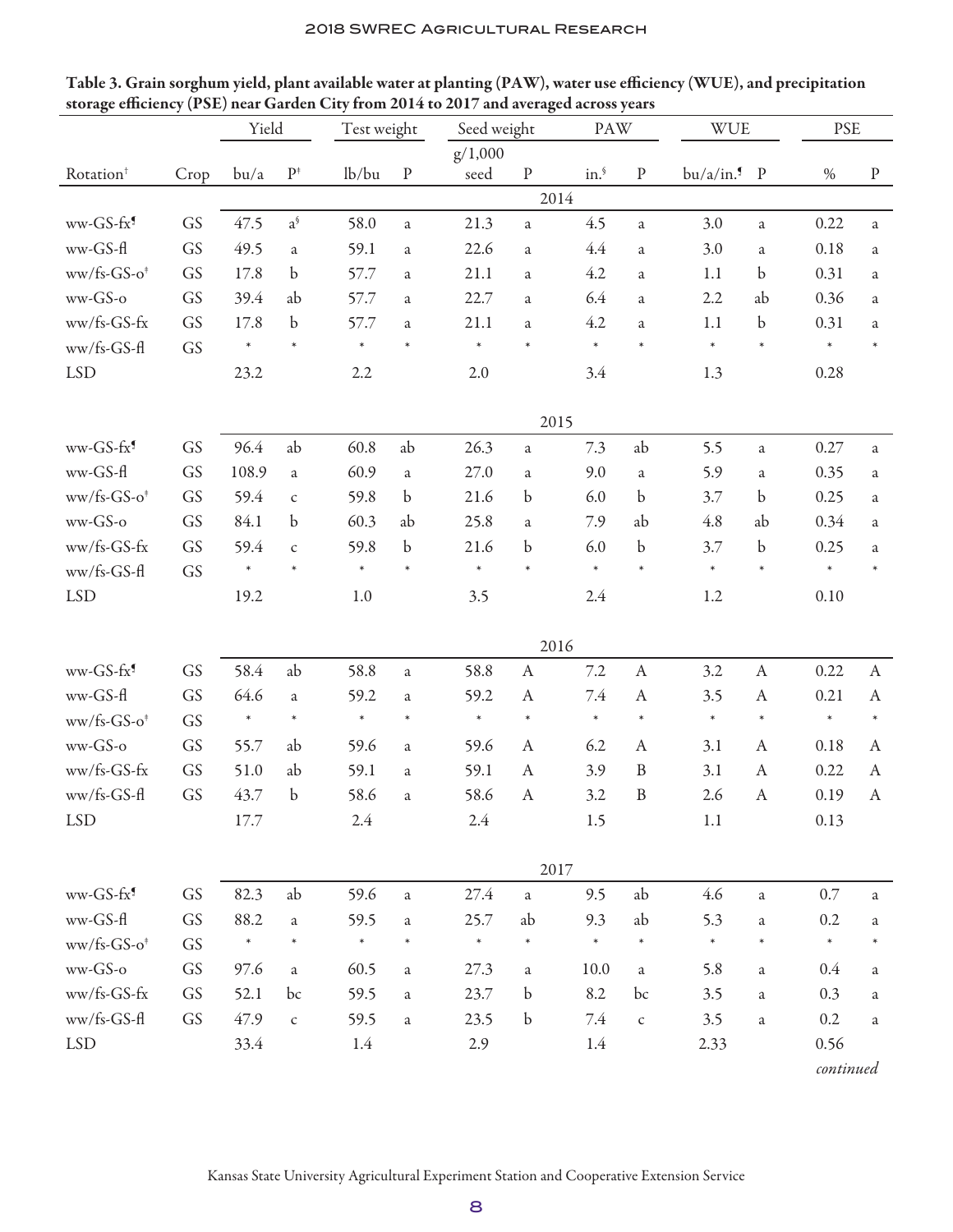|                       |           | Yield |                | Test weight |                      | Seed weight |              | <b>PAW</b> |              | <b>WUE</b>                |  | <b>PSE</b> |   |
|-----------------------|-----------|-------|----------------|-------------|----------------------|-------------|--------------|------------|--------------|---------------------------|--|------------|---|
|                       |           |       |                | g/1,000     |                      |             |              |            |              |                           |  |            |   |
| Rotation <sup>†</sup> | Crop      | bu/a  | $\mathrm{P}^*$ | lb/bu       | $\mathbf{P}$         | seed        | $\mathbf{P}$ | in.        | $\mathbf{P}$ | $bu/a/in.$ <sup>9</sup> P |  | $\%$       | P |
|                       |           |       |                |             | Average across years |             |              |            |              |                           |  |            |   |
| $ww-GS-fx9$           | <b>GS</b> | 71.1  |                | 59.3        |                      | 33.5        |              | 7.1        |              | 4.1                       |  | 0.35       |   |
| ww-GS-fl              | <b>GS</b> | 77.8  |                | 59.7        |                      | 33.6        |              | 7.5        |              | 4.4                       |  | 0.24       |   |
| $ww/fs-GS-o†$         | GS        | 38.6  |                | 58.7        |                      | 21.3        |              | 5.1        |              | 2.4                       |  | 0.28       |   |
| $ww-GS-o$             | GS        | 69.2  |                | 59.5        |                      | 33.8        |              | 7.6        |              | 4.0                       |  | 0.32       |   |
| $ww/fs-GS-fx$         | GS        | 45.1  |                | 59.0        |                      | 31.3        |              | 5.6        |              | 2.8                       |  | 0.26       |   |
| $ww/fs-GS-H$          | GS        | 45.8  |                | 59.0        |                      | 41.0        |              | 5.3        |              | 3.1                       |  | 0.22       |   |

| Table 3. Grain sorghum yield, plant available water at planting (PAW), water use efficiency (WUE), and precipitation |  |
|----------------------------------------------------------------------------------------------------------------------|--|
| storage efficiency (PSE) near Garden City from 2014 to 2017 and averaged across years                                |  |

 $^{\dagger}$  WW is winter wheat , FS is forage sorghum, GS is grain sorghum, FL is fallow, FX is flex-fallow, FX(T) is flex-fallow with summer tillage, and O is spring oat.

 ${}^{\mathbf{\ast}} P \leq 0.05$ 

§ Inches of plant available water in a 6 ft soil profile

¶ Bushels per acre produced for every 1 inch plant available water

# Data not available.

†† Means in columns followed by different letters are statistically different at *P* ≤ 0.05.

 $^{\rm \textup{++}}$  Flex-fallow was planted in 2013 and 2016.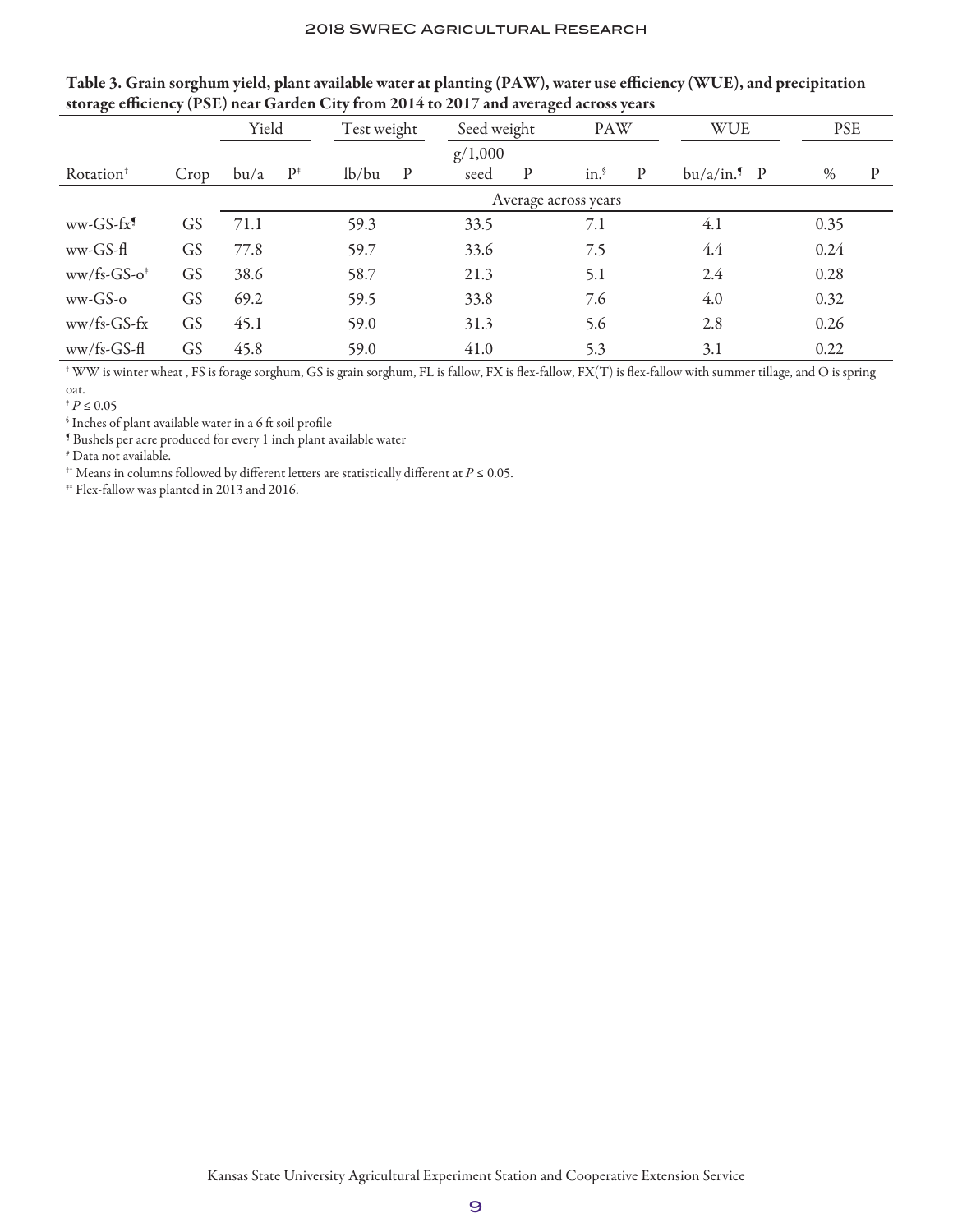|                       |                                    | Yield |                | PAW    |                | <b>WUE</b> |             | <b>PSE</b> |             |  |
|-----------------------|------------------------------------|-------|----------------|--------|----------------|------------|-------------|------------|-------------|--|
| Rotation <sup>+</sup> | Crop                               | lb/a  | $\mathbf{P}^*$ | in.    | $\, {\bf p}$   | lb/a/in.   | ${\bf P}$   | $\%$       | $\mathbf p$ |  |
|                       |                                    |       |                |        |                | 2014       |             |            |             |  |
| ww/FS-fs-o            | FS                                 | 4705  | a              | 1.3    | $\mathsf{C}$   | 565.9      | a           | 0.60       | ab          |  |
| ww/fs-FS-o            | FS                                 | 2490  | $\mathbf b$    | 2.1    | bc             | 179.9      | $\mathbf b$ | 0.20       | $\mathbf b$ |  |
| ww-FS-sg              | FS                                 | 3305  | ab             | 5.7    | $\mathfrak{a}$ | 201.2      | $\mathbf b$ | $\ast$     | $\ast$      |  |
| ww/FS-gs-o            | FS                                 | 3964  | ab             | 0.6    | $\mathsf{C}$   | 452.3      | $\rm{a}$    | 0.75       | $\rm{a}$    |  |
| $ww-FS-fx(T)$         | FS                                 | 3917  | ab             | 4.3    | ab             | 257.2      | $\mathbf b$ | $\ast$     | $\ast$      |  |
| ww-FS-fx              | FS                                 | 3531  | ab             | 4.0    | ab             | 225.1      | $\mathbf b$ | 0.45       | ab          |  |
| ww-FS-fl              | FS                                 | 4093  | ab             | 4.7    | a              | 268.2      | $\mathbf b$ | 0.30       | ab          |  |
| ww/FS-fs-fx           | FS                                 | 4705  | $\mathfrak{a}$ | 1.3    | $\mathsf{C}$   | 565.9      | a           | 0.60       | ab          |  |
| ww/fs-FS-fx           | FS                                 | 2490  | $\mathbf b$    | 2.1    | bc             | 179.9      | b           | 0.20       | $\mathbf b$ |  |
| ww/FS-gs-fx           | FS                                 | 3964  | ab             | 0.6    | $\mathsf C$    | 452.3      | a           | 0.75       | $\rm{a}$    |  |
| ww/FS-fs-fl           | FS                                 | 4705  | $\mathfrak{a}$ | 1.3    | $\mathsf C$    | 565.9      | a           | 0.60       | ab          |  |
| ww/fs-FS-fl           | FS                                 | 2490  | $\mathbf b$    | 2.1    | bc             | 179.9      | $\mathbf b$ | 0.20       | $\mathbf b$ |  |
| ww/FS-gs-fl           | FS                                 | 3964  | ab             | 0.6    | $\mathsf{C}$   | 452.3      | $\rm{a}$    | 0.75       | $\rm{a}$    |  |
| <b>LSD</b>            |                                    | 2034  |                | 2.3    |                | 174.5      |             | 0.54       |             |  |
|                       |                                    |       |                |        |                |            |             |            |             |  |
|                       |                                    |       |                |        |                | 2015       |             |            |             |  |
| ww/FS-fs-o            | FS                                 | 2320  | $\mathbf b$    | 1.7    | $\mathbf b$    | 208.9      | $\mathbf b$ | $\ast$     | $\ast$      |  |
| ww/fs-FS-o            | FS                                 | 7750  | $\mathbf{a}$   | 5.6    | $\mathfrak{a}$ | 567.5      | a           | 0.18       | $\mathbf b$ |  |
| ww-FS-sg              | FS                                 | 7948  | $\mathbf{a}$   | 8.3    | a              | 487.6      | a           | 0.38       | $\rm{a}$    |  |
| ww/FS-gs-o            | FS                                 | 2497  | $\mathbf b$    | 1.6    | $\mathbf b$    | 223.3      | $\mathbf b$ | $\ast$     | $\ast$      |  |
| $ww-FS-fx(T)$         | FS                                 | 7103  | $\mathbf{a}$   | 7.8    | a              | 443.4      | a           | 0.35       | ab          |  |
| ww-FS-fx              | FS                                 | 8697  | $\mathfrak{a}$ | 7.4    | a              | 533.0      | a           | 0.20       | ab          |  |
| ww-FS-fl              | FS                                 | 8333  | $\mathfrak{a}$ | 6.9    | a              | 537.0      | $\rm{a}$    | 0.28       | ab          |  |
| ww/FS-fs-fx           | FS                                 | 2320  | $\mathbf b$    | 1.7    | $\mathbf b$    | 208.9      | b           | $\ast$     | $\ast$      |  |
| ww/fs-FS-fx           | FS                                 | 7750  | a              | 5.6    | a              | 567.5      | a           | 0.18       | b           |  |
| ww/FS-gs-fx           | FS                                 | 2497  | $\mathbf b$    | 1.6    | $\mathbf b$    | 223.3      | b           |            |             |  |
| ww/FS-fs-fl           | FS                                 |       |                |        |                |            |             |            |             |  |
| ww/fs-FS-fl           | ${\mathop{\mathrm {FS}}\nolimits}$ |       | $\ast$         | $\ast$ |                | $\ast$     |             |            |             |  |
| ww/FS-gs-fl           | FS                                 |       | $\ast$         | $\ast$ | $\ast$         | $\ast$     | $\ast$      |            | $\ast$      |  |
| <b>LSD</b>            |                                    | 2270  |                | 3.1    |                | 161.1      |             | 0.18       |             |  |

Table 4. Forage sorghum yield, plant available water at planting (PAW), water use efficiency (WUE), and precipitation storage efficiency (PSE) near Garden City from 2014 to 2017 and average across years

*continued*

Kansas State University Agricultural Experiment Station and Cooperative Extension Service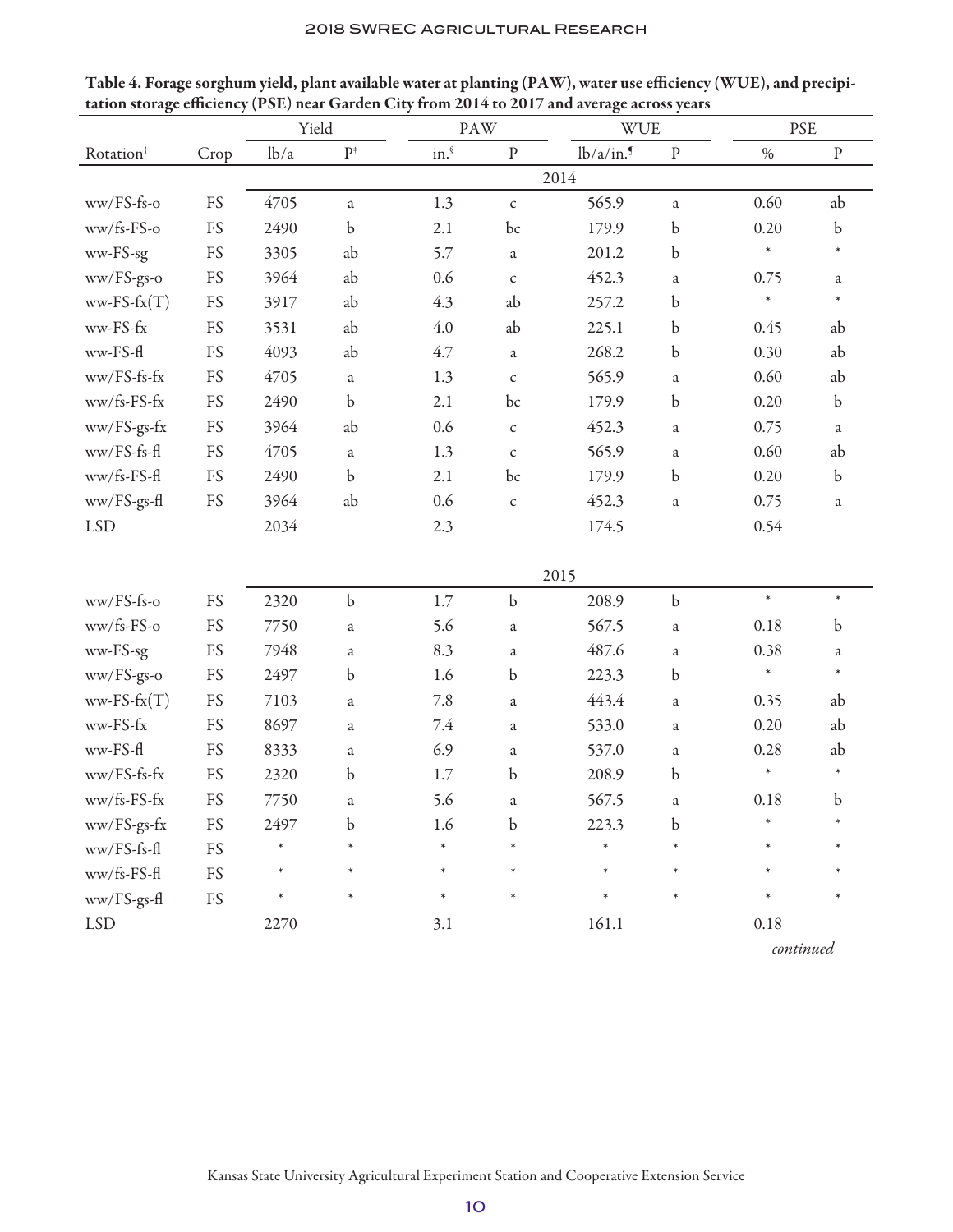|                       |                                    | Yield  |                |        | PAW          | <b>WUE</b> |                                            | <b>PSE</b> |             |  |
|-----------------------|------------------------------------|--------|----------------|--------|--------------|------------|--------------------------------------------|------------|-------------|--|
| Rotation <sup>†</sup> | Crop                               | lb/a   | $\mathbf{P}^*$ | in.    | $\mathbf{P}$ | lb/a/in.   | $\, {\bf p}$                               | $\%$       | ${\bf p}$   |  |
|                       |                                    |        |                |        |              | 2016       |                                            |            |             |  |
| ww/FS-fs-o            | FS                                 | $\ast$ | $\ast$         | $\ast$ | $\ast$       | $\ast$     | $\ast$                                     | $\ast$     | $\ast$      |  |
| ww/fs-FS-o            | FS                                 | $\ast$ | $\ast$         | $\ast$ | $\ast$       | $\ast$     | $\ast$                                     | $\ast$     | $\ast$      |  |
| ww-FS-sg              | FS                                 | 6450   | a              | 5.4    | bc           | 422.3      | abc                                        | 0.12       | b           |  |
| ww/FS-gs-o            | FS                                 | $\ast$ | $\ast$         | $\ast$ | $\ast$       | $\ast$     | $\ast$                                     | $\ast$     |             |  |
| $ww-FS-fx(T)$         | FS                                 | 6793   | $\mathfrak a$  | 5.1    | bc           | 431.6      | abc                                        | 0.16       | $\mathbf b$ |  |
| ww-FS-fx              | FS                                 | 7223   | $\rm{a}$       | 8.2    | $\rm{a}$     | 469.2      | $\rm{a}$                                   | 0.21       | ab          |  |
| ww-FS-fl              | FS                                 | 7018   | a              | 6.8    | ab           | 437.5      | abc                                        | 0.23       | ab          |  |
| ww/FS-fs-fx           | FS                                 | 3233   | $\mathsf C$    | 6.0    | abc          | 207.9      | $\mathbf{e}% _{0}\left( \mathbf{1}\right)$ | $\ast$     | $\ast$      |  |
| ww/fs-FS-fx           | FS                                 | 6726   | $\mathbf{a}$   | 4.4    | bc           | 433.9      | abc                                        | 0.35       | a           |  |
| ww/FS-gs-fx           | FS                                 | 4090   | bc             | 3.5    | $\mathsf{C}$ | 318.3      | cde                                        | $\ast$     | $\ast$      |  |
| ww/FS-fs-fl           | FS                                 | 3563   | bc             | 5.2    | bc           | 255.7      | de                                         | $\ast$     | $\ast$      |  |
| ww/fs-FS-fl           | FS                                 | 6905   | $\rm{a}$       | 3.4    | $\mathsf{C}$ | 492.0      | $\rm{a}$                                   | 0.25       | ab          |  |
| ww/FS-gs-fl           | FS                                 | 4816   | $\mathbf b$    | 4.4    | bc           | 349.5      | bcd                                        | $\ast$     | $\ast$      |  |
| <b>LSD</b>            |                                    | 1512   |                | 2.9    |              | 119.2      |                                            |            |             |  |
|                       |                                    |        |                |        |              |            |                                            |            |             |  |
|                       |                                    |        |                |        |              | 2017       |                                            |            |             |  |
| ww/FS-fs-o            | FS                                 | $\ast$ | $\ast$         | $\ast$ | $\ast$       | $\ast$     | $\ast$                                     | $\ast$     | $\ast$      |  |
| ww/fs-FS-o            | FS                                 | $\ast$ | $\ast$         | $\ast$ | $\ast$       | $\ast$     | $\ast$                                     | $\ast$     | $\ast$      |  |
| ww-FS-sg              | FS                                 | 7101   | a              | 9.8    | a            | 521.2      | a                                          | 0.36       | a           |  |
| ww/FS-gs-o            | FS                                 | $\ast$ | $\ast$         | $\ast$ | $\ast$       | $\ast$     | $\ast$                                     | $\ast$     |             |  |
| $ww-FS-fx(T)$         | FS                                 | $\ast$ | $\ast$         | $\ast$ | $\ast$       | $\ast$     | $\ast$                                     | $\ast$     | $\ast$      |  |
| ww-FS-fx              | FS                                 | 6285   | $\mathfrak a$  | 9.6    | a            | 510.9      | a                                          | 0.2        | b           |  |
| ww-FS-fl              | FS                                 | 6292   | $\rm{a}$       | 8.9    | ab           | 479.5      | $\rm{a}$                                   | 0.16       | $\mathbf b$ |  |
| ww/FS-fs-fx           | FS                                 | 1153   | $\mathbf b$    | 5.0    | cd           | 125.2      |                                            | $\ast$     |             |  |
| ww/fs-FS-fx           | FS                                 | 7228   | a              | 9.4    | a            | 534.0      | a                                          | 0.30       | a           |  |
| ww/FS-gs-fx           | ${\mathop{\mathrm {FS}}\nolimits}$ | 639    | $\mathbf b$    | 2.5    | $\rm d$      | 104.6      |                                            | $\ast$     |             |  |
| ww/FS-fs-fl           | FS                                 | 1305   | b              | 6.6    | bc           | 128.3      |                                            | $\ast$     |             |  |
| ww/fs-FS-fl           | ${\mathop{\mathrm {FS}}\nolimits}$ | 6632   | $\rm{a}$       | 9.3    | $\rm{a}$     | 493.0      | $\rm{a}$                                   | 0.28       | $\rm{a}$    |  |
| ww/FS-gs-fl           | ${\mathop{\mathrm {FS}}\nolimits}$ | 907    | $\mathbf b$    | 3.2    | $\mathbf d$  | 128.9      |                                            | $\ast$     |             |  |
| <b>LSD</b>            |                                    | 1490   |                | 2.5    |              | 128.8      |                                            | 0.09       |             |  |
|                       |                                    |        |                |        |              |            |                                            | continued  |             |  |

Table 4. Forage sorghum yield, plant available water at planting (PAW), water use efficiency (WUE), and precipitation storage efficiency (PSE) near Garden City from 2014 to 2017 and average across years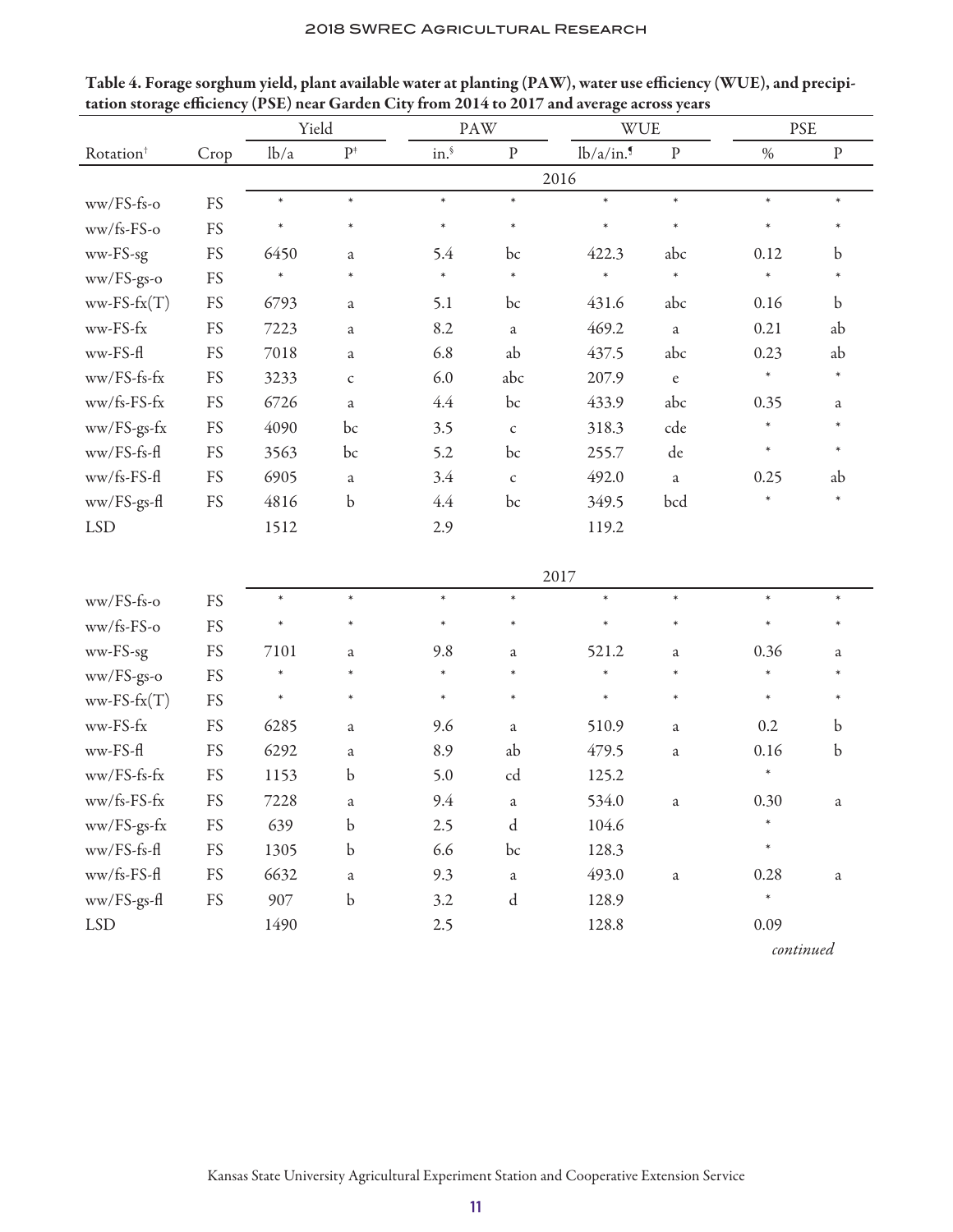|                       |      | Yield |       | <b>WUE</b><br>PAW |              |                      | <b>PSE</b>   |      |           |
|-----------------------|------|-------|-------|-------------------|--------------|----------------------|--------------|------|-----------|
| Rotation <sup>+</sup> | Crop | lb/a  | $P^*$ | in.               | $\, {\bf p}$ | lb/a/in.             | $\, {\bf p}$ | $\%$ | ${\bf P}$ |
|                       |      |       |       |                   |              | Average across years |              |      |           |
| $ww/FS-fs-o$          | FS   | 3513  |       | 1.5               |              | 387.4                |              | 0.60 |           |
| $ww/fs-FS-O$          | FS   | 5120  |       | 3.8               |              | 373.7                |              | 0.19 |           |
| ww-FS-sg              | FS   | 6201  |       | 7.3               |              | 408.1                |              | 0.28 |           |
| ww/FS-gs-o            | FS   | 3231  |       | 1.1               |              | 337.8                |              | 0.75 |           |
| $ww-FS-fx(T)$         | FS   | 5938  |       | 5.7               |              | 377.4                |              | 0.25 |           |
| $ww-FS-fx$            | FS   | 6434  |       | 7.3               |              | 434.5                |              | 0.26 |           |
| ww-FS-fl              | FS   | 6434  |       | 6.8               |              | 430.5                |              | 0.24 |           |
| $ww/FS-fs-fx$         | FS   | 2853  |       | 3.5               |              | 277.0                |              | 0.60 |           |
| $ww/fs-FS-fx$         | FS   | 6048  |       | 5.3               |              | 428.8                |              | 0.25 |           |
| ww/FS-gs-fx           | FS   | 2797  |       | 2.0               |              | 274.6                |              | 0.75 |           |
| $ww/FS-fs-f$          | FS   | 3191  |       | 4.4               |              | 316.6                |              | 0.60 |           |
| $ww/fs-FS-f1$         | FS   | 5342  |       | 4.9               |              | 388.3                |              | 0.24 |           |
| ww/FS-gs-fl           | FS   | 3229  |       | 2.7               |              | 310.2                |              | 0.75 |           |

Table 4. Forage sorghum yield, plant available water at planting (PAW), water use efficiency (WUE), and precipitation storage efficiency (PSE) near Garden City from 2014 to 2017 and average across years

 $^{\dagger}$  WW is winter wheat , FS is forage sorghum, GS is grain sorghum, FL is fallow, FX is flex-fallow, FX(T) is flex-fallow with summer tillage, and O is spring oat.

 $p \leq 0.05$ 

 $\,$  Inches of plant available water in a 6 ft soil profile

¶ DM lb per acre produced for every 1 inch plant available water

# Data not available.

†† Means in columns followed by different letters are statistically different at *P* ≤ 0.05.

‡‡ Flex-fallow was planted in 2013 and 2016.